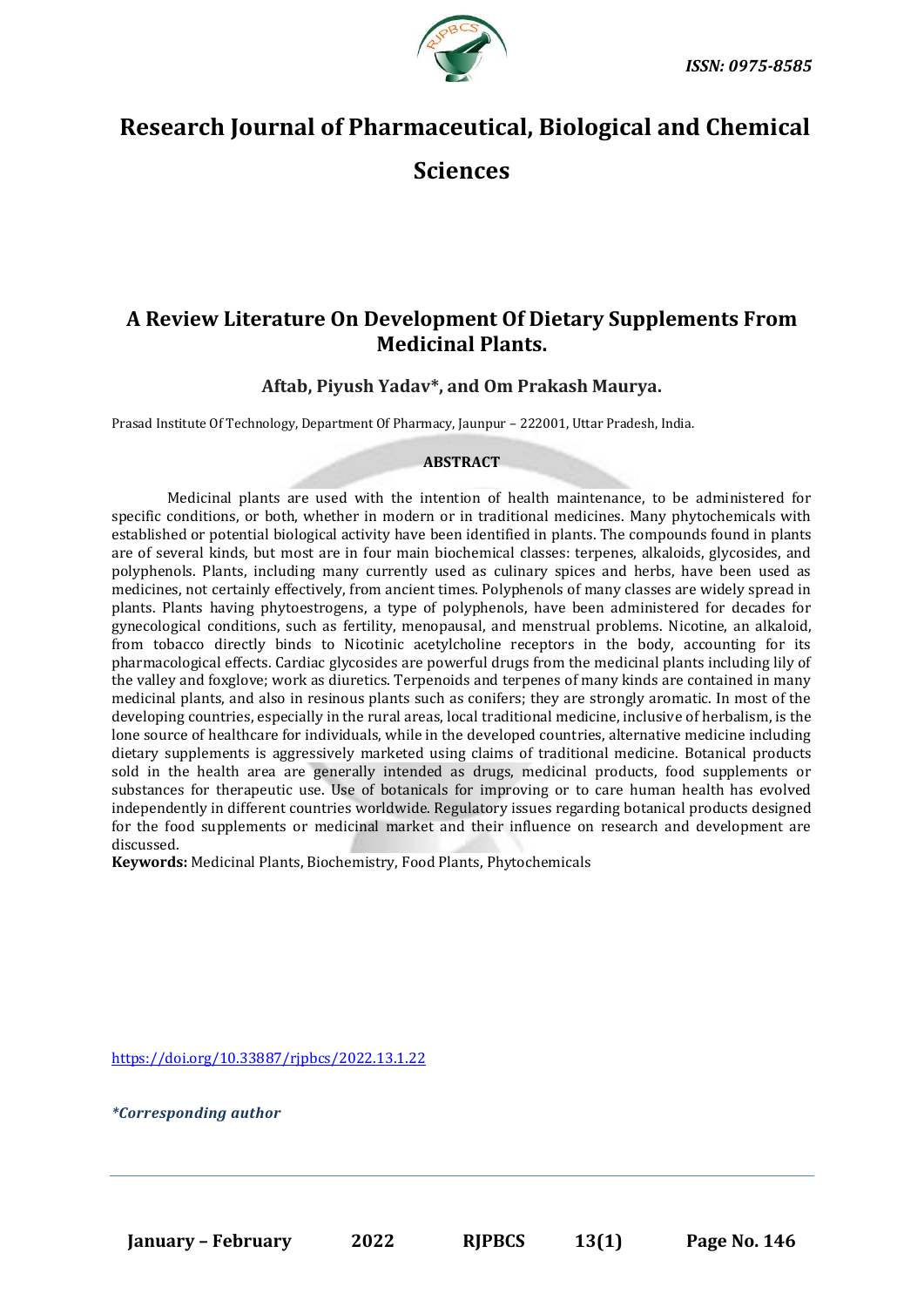

#### **INTRODUCTION**

Medicinal plants (medicinal herbs) have been discovered for decades and used in traditional medicine practices ever since prehistoric times. Plants synthesize hundreds of chemical and biochemical compounds for functions including defense against insects, herbivorous mammals, fungi, and diseases. The compounds found in plants (Phytochemicals) are of several kinds, but most are in four main biochemical classes: [1]

- **Terpenes**
- Alkaloids
- **Glycosides**
- Polyphenols.

Terpenes are naturally occurring chemical compounds found in plants and some animals. They're responsible for the aromas, flavors, and even colors associated with various types of vegetation. In terms of cannabis, terpenes are what make certain strains smell or taste different from others. This plant contains many medicinal properties like anticancer, antimicrobial, antifungal, antiviral, antihyperglycemic, analgesic, anti-inflammatory, and antiparasitic . Terpene is also used to enhance skin penetration, prevent inflammatory disease [2].

Alkaloids possess psychotropic (e.g. psilocin) and stimulant activities (e.g. cocaine, caffeine, nicotine, theobromine), and have been used in entheogenic rituals or as recreational drugs.

Glycosides showed significant antioxidant activity, anticancer and antitumor activity, hepatoprotective activity, anti-inflammatory activity, anti-diabetes activity, antiviral activity, antibacterial and antifungal activity, and other biological effects.

Polyphenols can help manage blood pressure levels and keep your blood vessels healthy and flexible, promoting good circulation. They also help reduce chronic inflammation, another risk factor for heart disease. Polyphenols can reduce and help control your blood sugar levels [3].

Medicinal plants are used widely in non-industrialized societies and developing countries in Africa, Asia, and Southern America, mainly because they are thought to be very effective, cheaper than modern medicines, and readily available. Plants, including many presently used as spices and culinary herbs, have been used as medicines, not essentially effectively, from prehistoric times. Angiosperms (flowering plants) were known to be the original source of many plant medicines. Human settlements are usually surrounded by weeds often used as herbal medicines, such as dandelion, chickweed, and nettle [4]. Humans were not alone, as is, in utilizing herbs as medicines: a number of animals such as sheep, non-human primates, and monarch butterflies ingest medicinal plants when ill.

#### **Uses of medicinal plants**

Plant medicines are extensively used worldwide. In most of the developing countries, especially in the rural areas, local traditional medicines, such as herbalism, are the major source of health care for the people, while in the developed countries, alternative medicines including the use of dietary supplements are marketed aggressively with the claims of traditional medicine. Traditional Chinese medicine uses a wide variety of plants, amongst other materials and techniques [5]. Dietary supplements are substances you might use to add nutrients to your diet or to lower your risk of health problems such as osteoporosis or arthritis. Dietary supplements come in the form of pills, capsules, powders, gel capsules and tablets, extracts, or liquids [6].

- Maintain their general health
- Support mental and sports-related performance Provide immune system support